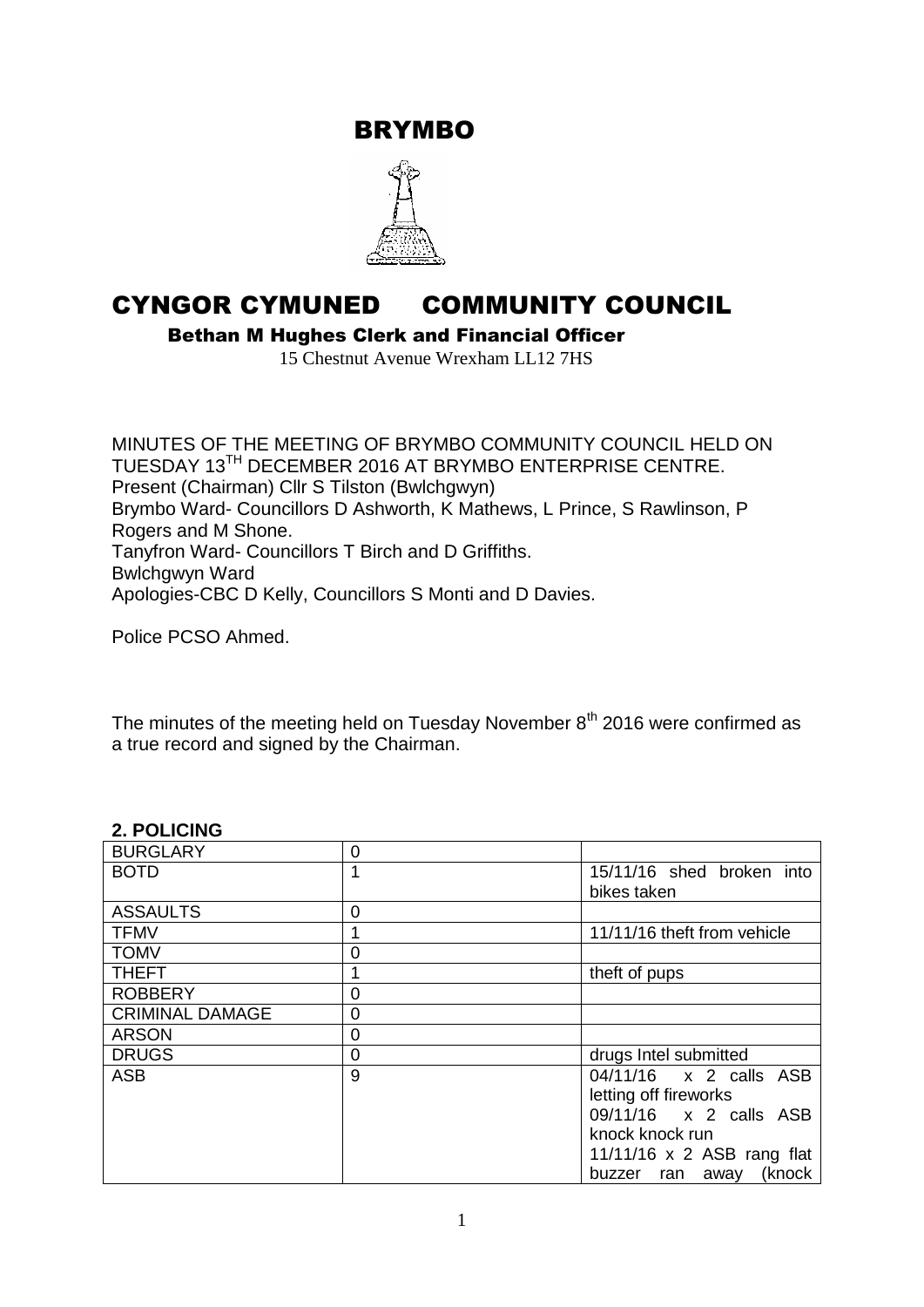| knock run)<br>15/11/16 19/11/16 26/11/16 |
|------------------------------------------|
| <b>ASB Conservative Club</b>             |

Walkabout with Councillor Rogers discussed local issues**.** Emerging issues-issues with the bat house. Halloween and Bonfire Ops, patrols conducted in the area. Cattle on highway x 3 calls

## **BWLCHGWYN**

1 Arson-Vehicle on Nant y Ffrith woods set on fire, no suspects. No further investigation.

## **3. COUNTY BOROUGH COUNCILLOR'S REPORTS**

Cllr Rogers told members that a section of Offa's Dyke had been damaged and WCBC, CADW and North Wales Police were investigating. Cllr Rogers said that Mr Derek Lloyd of Brymbo had offered a piece of land alongside St Mary's Churchyard for burial space at no cost to the Community Council. The Vicar of the Church had said that the remaining spaces in the Churchyard were unsafe. Cllr Shone raised concerns that other cemeteries were full or at near capacity and someone needed to provide burial sites. Cllr Birch said that a sub-committee was needed to deal specifically with this as it would be a complex issue. All Brymbo Councillors would sit on the sub-committee with one representative from Bwlchgwyn and Tanyfron. A meeting would be arranged for the New Year to discuss the offer of the land and a way forward. Cllr Rogers said that he was disappointed from a County Borough Councillors perspective that WCBC had agreed to grant £50.000.00 to Splash Magic in Plas Madoc even after careful scrutiny of the trust's accounts, when areas like Brymbo and Tanyfron received no public subsidies**.** 

## **4. ROADS**

Cllr Rogers said that Station Road, Green Road and the road outside the sports and social had been re-surfaced**.** 

## **5. BUS SHELTER SERVICES AND STOPS**

No further information.

#### **6. PLAYING FIELDS AND PLAYGROUNDS**

No further information.

## **7. FOOTPATHS/LIGHTING**

Cllr Rogers said that 4 lighting columns were in urgent need of repair whilst others would need replacing soon. He agreed to obtain a quote from Jones Lighting for the 4 columns and also one for the others to compare prices.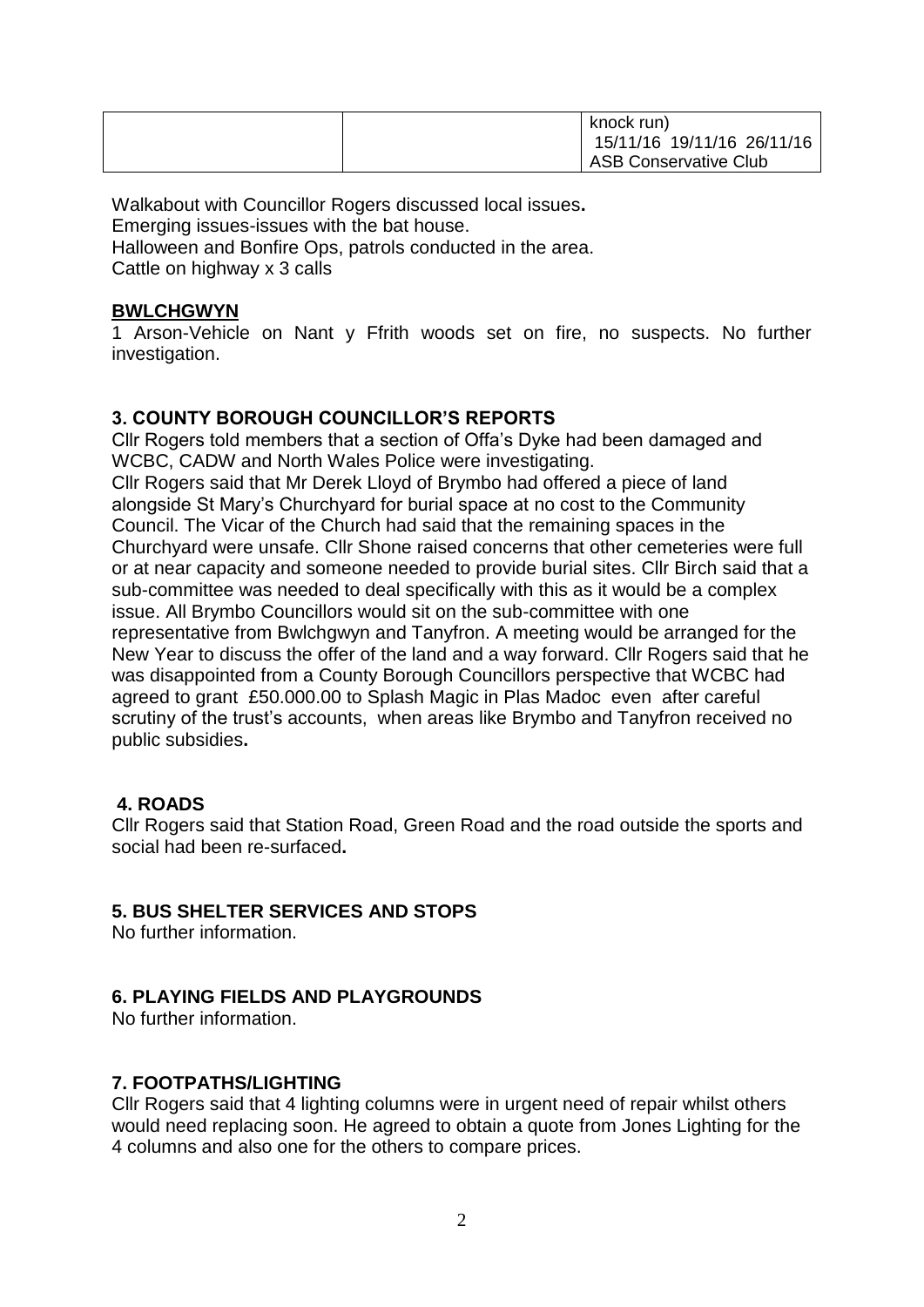#### **8. WAR MEMORIAL**

Cllr Rogers said that the stand holding the Wreaths at the War Memorial was no longer appropriate. Cllr Mathews said that Coleg Cambria had agreed to make a new one which was more suitable for purpose at no cost to the Community Council.

#### **9. PLANNING**

ERECTION OF STABLE BLOCK TOP FARM PENTRE FRON ROAD COEDPOETH P/2016/1089-No observations.

## PRE-APPLICATION CONSULTATION FOR NEW BRYMBO PRIMARY SCHOOL HERITAGE WAY BRYMBO

Cllr Rogers told members that the design and access statement along with the plans were now on line. Provision was for 315 pupils consisting of the school and nursery and a SEN provision. Completion was due for 2019. The diocese and WCBC were working together on the project.

## **10. PRECEPT AND COMMISSIONING FRAMEWORK FOR YOUTH SUPPORT SERVICE**

It was agreed to discuss both the above Agenda items together as the funding for the Youth Service could have an impact on the precept for 2017/2018. All Councillors were in agreement that they would like to fund the Youth Service. Brymbo Councillors agreed that 2 sessions a week were needed and 1 each in Tanyfron and Bwlchgwyn. Youths from the 3 villages would be able to attend sessions in the other villages if desired therefore 4 sessions could be potentially available. The cost for this was approx. £16000.00. Additional support could then be made available if the provision was successful. Cllr Rawlinson said that the precept should be increased to fund the service. The Clerk said that as the Community Council had large reserves an alternative could be that the service was provided from these and trial it for 1 year to see how successful the scheme was with a view to providing the service in future years with a budget set for Youth Service at the following years precept meeting. She said that with such reserves the CC would need to look very carefully at any increase to the precept and would need to fully justify a decision to increase it. Cllr Rogers proposed and Cllr Birch seconded that the CC agreed in principle to fund four nightly Youth provision with Cllr Birch (Tanyfron) , Cllr Tilston ( Bwlchgwyn) and himself (Brymbo) liaising with WCBC to get the service that suited each community individually. A vote was taken. All were in favour. This service would be funded from the CC's reserves. The finance committee had met to discuss the precept prior to the monthly meeting. All members had been sent a copy of the CC's accounts and expenditure up to November 2016. All budgets were carefully scrutinised. Members agreed that the budget categories would not be amended as they were used effectively. An amendment was made to the Churchyard budget which stood at £2000.00.Cllr Tilston said that each year the 3 Churches in the Ward had to request funding for the maintenance of the Churchyards. With the donations budget meeting quarterly this meant that on occasions the churches would not receive the funding until after the summer. He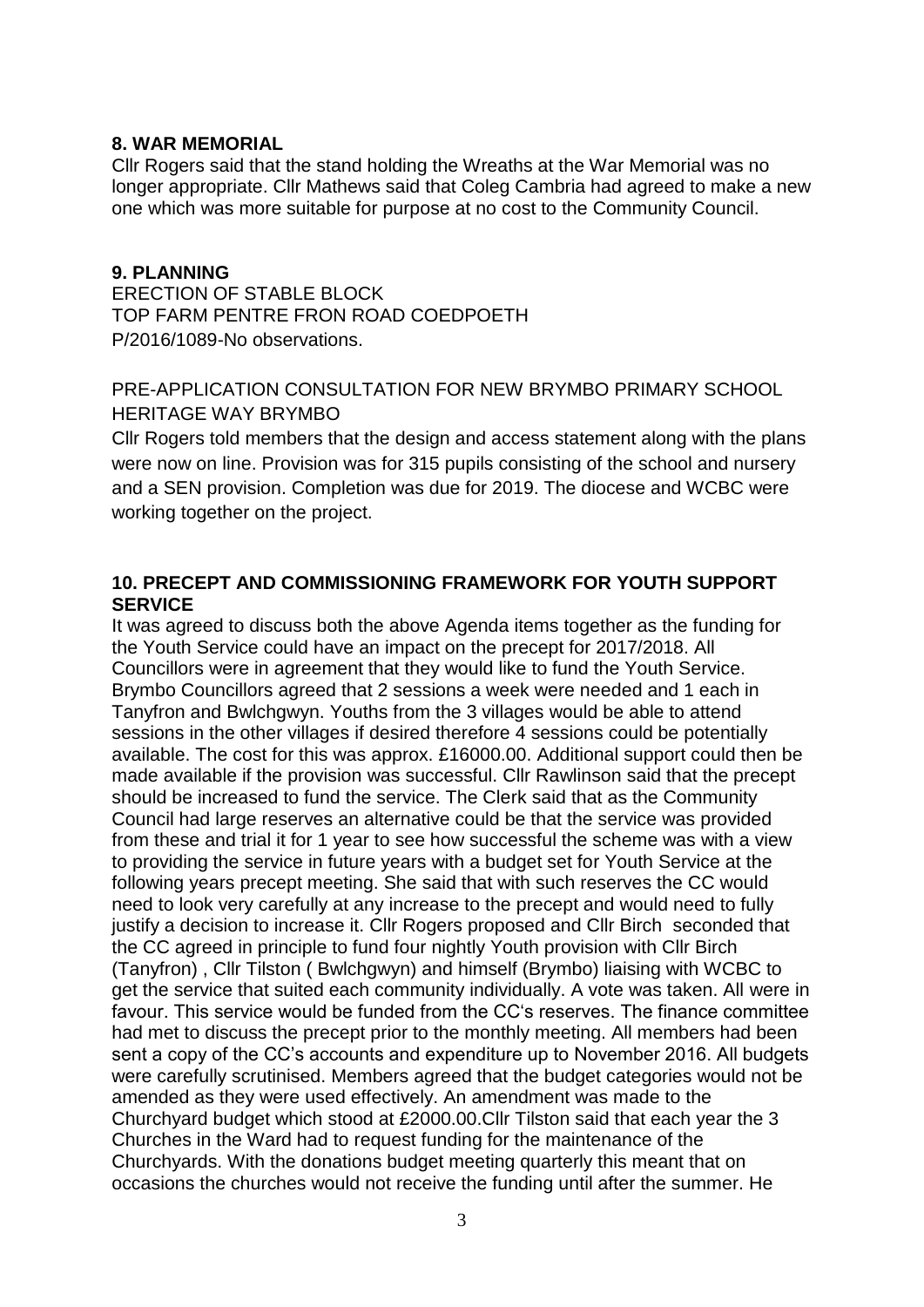proposed that the budget be split in three with St Mary's Brymbo receiving £1000.00, Southsea £500.00 and Christchurch Bwlchgwyn £500.00 and the Clerk would write in March each year requesting a bank statement and a letter requesting the funds in order that a cheque could be written in April annually. Cllr Rogers seconded the proposal. A vote was taken. All were in favour. The Clerk had requested that with an increased workload from when she had been appointed especially with the financial regulations for audit purposes her hours be increased from 12 per week in line with other Clerks. . The Clerk was asked to leave the room whilst discussions took place. Upon her return she was told that the Chairman, Cllr Rogers and Cllr Ashworth would meet prior to the January meeting after looking at her job profile. The Clerk raised concerns that she was still waiting for a contract after requesting one in January 2016, prior to the Audit, as it was now a requirement for Audit purposes. Members agreed that this would also be finalised in January 2017.This had been raised by the Internal Auditor. After taking into account the large reserves and the current budgets members agreed not to increase the precept for 2017/2018. As the tax base remained at 1939, there would be no increase to the ratepayers of the 3 wards of £51.22, which set the precept as £99315.58. Cllr Birch proposed that the precept remain at £99315.58. This was seconded by Cllr Mathews. A vote was taken there were 8 in favour and 1 against. The motion was carried.

#### **11. BWLCHGWYN PROJECT**

Cllr Tilston requested that the quotes he had now received for a project in Bwlchgwyn be considered. Members said that at the previous meeting CBC Kelly had raised concerns that there were not 3 Councillors representing Bwlchgwyn and that a project could not be agreed without 3 Councillors being present. The minutes were checked and verified that this had been agreed. Cllr Tilston said he was disappointed as he had agreed these works with the previous Councillor and had been given permission to go ahead with obtaining quotes to put before full Council. Members asked the Clerk to contact Cllr Woodfine-Jones to see if he would be attending the next meeting in January. The Clerk also said that she had received a letter in answer to the co-option vacancy placed in Bwlchgwyn. This was read out. As the Elections were 6 months away there was no need to co-opt however members agreed that the Clerk should contact electoral services to confirm that the CC could choose to co-opt as the gentleman who had shown an interest said he would like to be co-opted at the next meeting and see what the role of Community Councillor entailed before the May Elections. The Clerk said she would telephone the Electoral Service the next day for clarification and if co-option was allowed she would contact the interested party with a view to co-option in January 2017.

#### **12. DONATION REQUEST**

Cllr Shone noted that the donation budget was still healthy and made a plea that the CC makes a donation to help with the crisis in Yemen and Syria. The Clerk said that unfortunately all donation requests would need to be dealt with equally and the CC currently had a strict application process which needed to be adhered to. Also, the CC only considered donations requests from charities and organisations that benefitted the 3 wards.